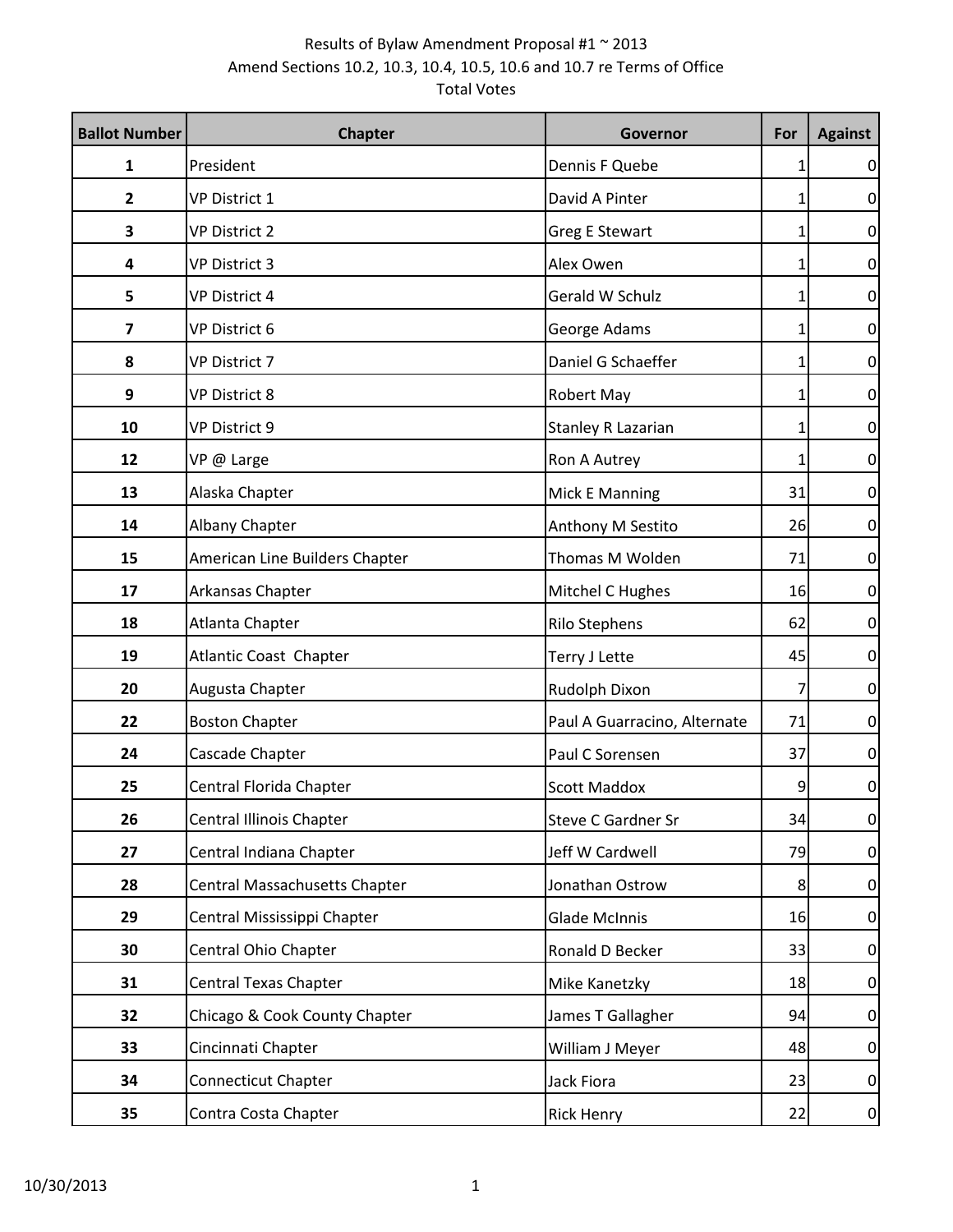| <b>Ballot Number</b> | <b>Chapter</b>                            | Governor                    | For | <b>Against</b> |
|----------------------|-------------------------------------------|-----------------------------|-----|----------------|
| 36                   | Dakotas Chapter                           | Robert Jarding              | 40  | $\overline{0}$ |
| 37                   | East Central California Chapter           | David J Helsel              | 9   | 0              |
| 38                   | East Tennessee Chapter                    | Charles E Mink Jr           | 45  | 0              |
| 39                   | Eastern Illinois Chapter                  | Larry H Clennon             | 24  | 0              |
| 40                   | Eastern Oklahoma Chapter                  | Larry K LaFave              | 8   | $\overline{0}$ |
| 42                   | Finger Lakes NY Chapter                   | John Amicucci               | 31  | $\overline{0}$ |
| 43                   | Florida West Coast Chapter                | Andy DeLaParte              | 11  | 0              |
| 44                   | Georgia Chapter                           | <b>Brad Butler</b>          | 12  | 0              |
| 45                   | <b>Greater Cleveland Chapter</b>          | <b>David Haines</b>         | 48  | $\overline{0}$ |
| 46                   | Greater Sacramento Chapter                | Frank E Schetter            | 37  | 0              |
| 47                   | <b>Gulf Coast Chapter</b>                 | <b>Charles Freeman</b>      | 42  | 0              |
| 48                   | Hawaii Chapter                            | Steve T Watanabe            | 21  | 0              |
| 49                   | Hudson Valley Chapter                     | Jeffrey L Seidel            | 18  | $\overline{0}$ |
| 50                   | Idaho Chapter                             | Jeffrey L Wheeler           | 20  | 0              |
| 51                   | <b>Illinois Chapter</b>                   | Daniel M Wilcox             | 78  | 0              |
| 52                   | <b>Inland Empire Chapter</b>              | David A Peterson, Alternate | 30  | 0              |
| 53                   | Intermountain Chapter                     | <b>Todd Shaffer</b>         | 20  | $\overline{0}$ |
| 54                   | Iowa Chapter                              | David J Gill                | 56  | 0              |
| 55                   | Kansas Chapter                            | Doug Hague                  | 24  | 0              |
| 56                   | Kansas City Chapter                       | Robert W Blake              | 43  | 0              |
| 57                   | Kern County Chapter                       | Bret C Smith, Alternate     | 10  | $\overline{0}$ |
| 58                   | Long Island Chapter                       | Nicolaus Feldmann           | 56  | $\overline{0}$ |
| 59                   | Los Angeles County Chapter                | Steve O'Bryant              | 90  | $\overline{0}$ |
| 60                   | Louisville Chapter                        | Daniel B Walsh              | 38  | $\overline{0}$ |
| 61                   | <b>Mahoning Valley Chapter</b>            | David A Dickey              | 15  | $\overline{0}$ |
| 62                   | <b>Maryland Chapter</b>                   | James H Cornelius           | 30  | $\overline{0}$ |
| 64                   | Michigan Chapter                          | Robert J Turner             | 85  | $\overline{0}$ |
| 65                   | Milwaukee Chapter                         | Michael Kelliher            | 48  | $\overline{0}$ |
| 66                   | Minneapolis Chapter                       | Tim Holmberg                | 69  | $\overline{0}$ |
| 67                   | Missouri Valley Line Constructors Chapter | Mitchell J Marquart         | 39  | $\overline{0}$ |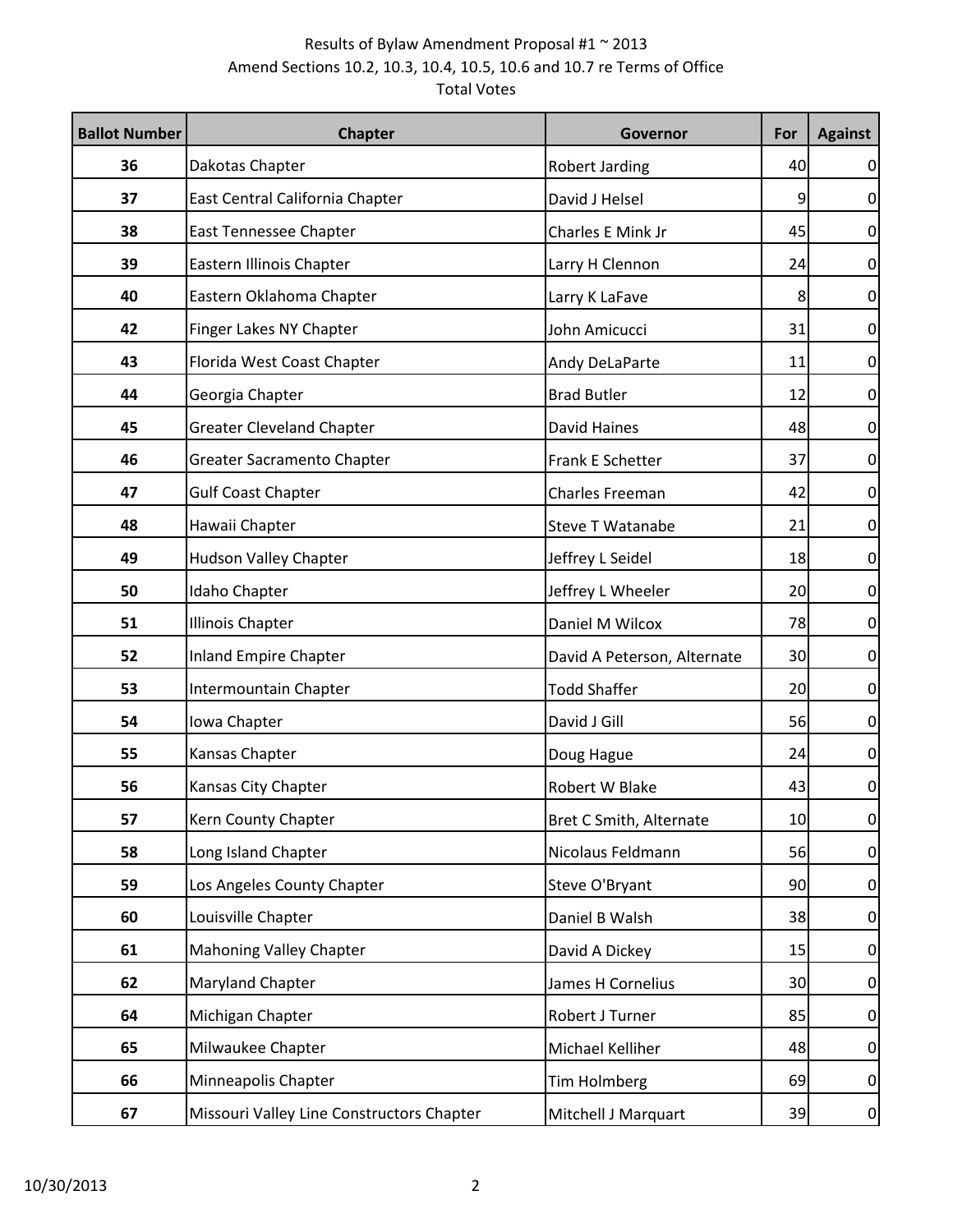| <b>Ballot Number</b> | <b>Chapter</b>                         | Governor               | For | <b>Against</b> |
|----------------------|----------------------------------------|------------------------|-----|----------------|
| 68                   | Montana Chapter                        | James McDonald         | 22  | $\overline{0}$ |
| 69                   | Monterey Bay California Chapter        | Frederick A Jensen     |     | $\overline{0}$ |
| 70                   | Nebraska Chapter                       | Daniel M Smith         | 27  | $\overline{0}$ |
| 72                   | New York City Chapter                  | Ciro J Lupo            | 228 | $\overline{0}$ |
| 73                   | North Central Ohio Chapter             | Laverne A Wolgamott    | 31  | $\overline{0}$ |
| 74                   | North Florida Chapter                  | David Long             | 15  | $\overline{0}$ |
| 75                   | North Louisiana Chapter                | <b>Kirk Davis</b>      | 17  | $\overline{0}$ |
| 77                   | Northeast Louisiana Chapter            | <b>Martin West</b>     | 6   | $\overline{0}$ |
| 78                   | Northeastern Illinois Chapter          | Craig R Martin         | 53  | $\overline{0}$ |
| 79                   | Northeastern Line Constructors Chapter | Thomas G Halpin        | 54  | $\overline{0}$ |
| 80                   | Northern California Chapter            | Lewis Frain            | 56  | $\overline{0}$ |
| 81                   | Northern Illinois Chapter              | Roger L Chapman        | 24  | $\overline{0}$ |
| 82                   | Northern Indiana Chapter               | Anthony J Maloney III  | 46  | $\overline{0}$ |
| 83                   | Northern New Jersey Chapter            | Ernest J Badaracco III | 83  | $\overline{0}$ |
| 85                   | Northwest Line Constructors Chapter    | Donald Wilson          | 31  | $\overline{0}$ |
| 86                   | Ohio-Michigan Chapter                  | Russ Zimmerman         | 45  | $\overline{0}$ |
| 89                   | Oregon-Columbia Chapter                | Karl Jensen            | 65  | $\overline{0}$ |
| 90                   | Oregon-Pacific Cascade Chapter         | Michael J Hamilton     | 38  | $\overline{0}$ |
| 91                   | Penn-Del-Jersey Chapter                | Franklin P Holleran    | 159 | $\overline{0}$ |
| 92                   | <b>Puget Sound Chapter</b>             | Gloria Ashford         | 61  | $\overline{0}$ |
| 93                   | Quad-Cities Chapter                    | Joe Bosso, Alternate   | 18  | $\overline{0}$ |
| 95                   | Redwood Empire Chapter                 | <b>Robert Smith</b>    | 9   | $\overline{0}$ |
| 97                   | Rochester New York Chapter             | Eric F Schmidt         | 22  | $\overline{0}$ |
| 98                   | Rocky Mountain Chapter                 | Craig Clark            | 25  | $\overline{0}$ |
| 99                   | San Diego County Chapter               | Earl Restine Jr        | 41  | $\overline{0}$ |
| 100                  | San Francisco Chapter                  | Leonard E Lynch Jr     | 40  | $\overline{0}$ |
| 103                  | South Florida Chapter                  | Jonathan R Borden      | 30  | $\overline{0}$ |
| 104                  | South Louisiana Chapter                | E. J. Deubler III      | 17  | $\overline{0}$ |
| 105                  | South Texas Chapter                    | Orvil M Anthony Jr     | 18  | $\overline{0}$ |
| 106                  | Southeast Texas Chapter                | Matthew B Cappadonna   | 54  | $\overline{0}$ |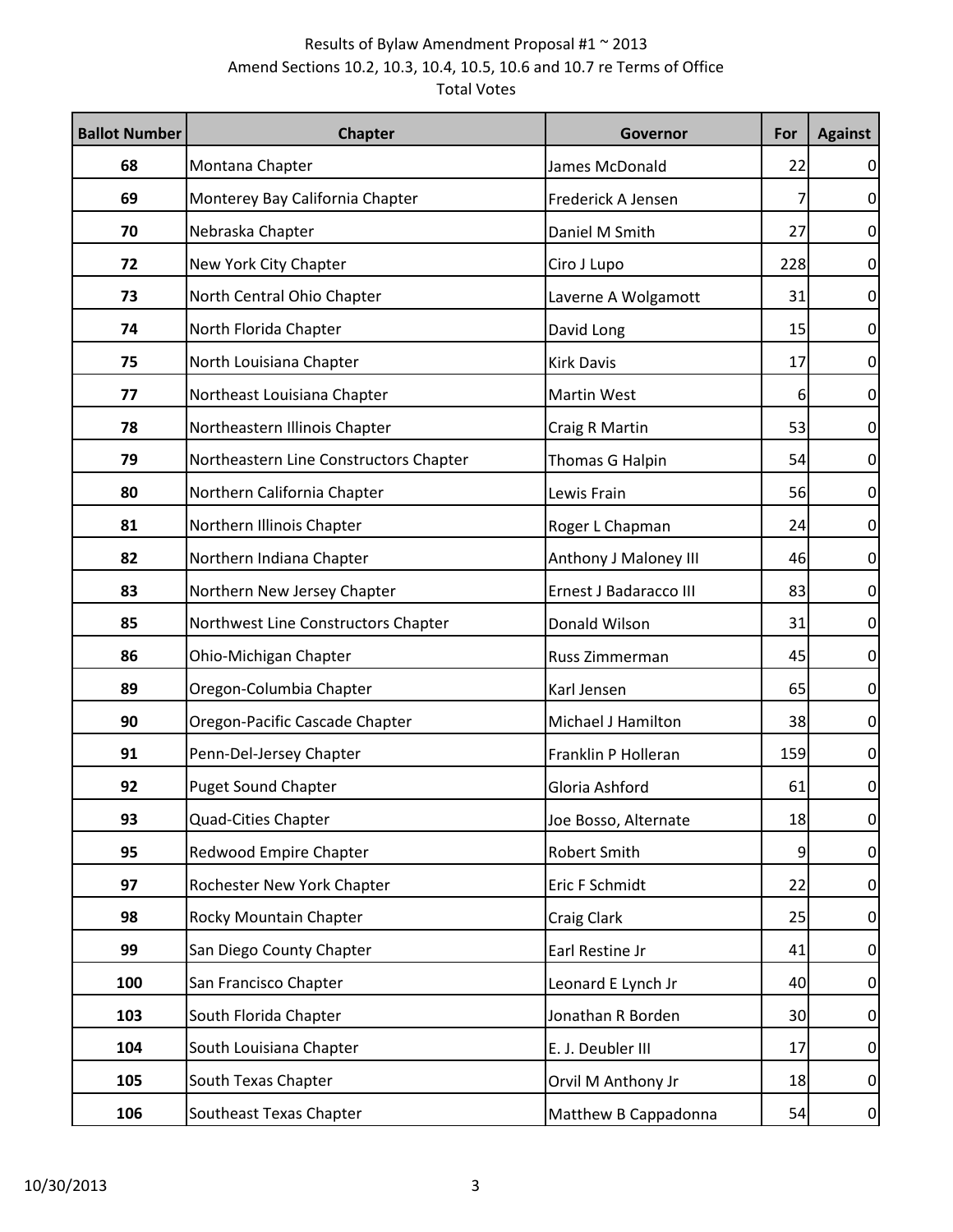| <b>Ballot Number</b> | <b>Chapter</b>                         | Governor                  | For | <b>Against</b> |
|----------------------|----------------------------------------|---------------------------|-----|----------------|
| 107                  | Southeastern Line Constructors Chapter | Jody Shea                 | 16  | $\overline{0}$ |
| 108                  | Southeastern Michigan Chapter          | Jerry Dancey              | 37  | $\overline{0}$ |
| 109                  | Southern Arizona                       | John F Kostyo             | 12  | $\overline{0}$ |
| 110                  | Southern Colorado Chapter              | James L Peterson          | 19  | 0              |
| 111                  | Southern Indiana Chapter               | Dan Harpenau              | 34  | $\overline{0}$ |
| 112                  | Southern Nevada Chapter                | Robert J Lisowski         | 37  | $\overline{0}$ |
| 113                  | Southern New Jersey Chapter            | <b>Thomas Peterson</b>    | 59  | $\overline{0}$ |
| 114                  | Southern Sierras Chapter               | Thomas G Ispas            | 25  | 0              |
| 115                  | Southern Tier Chapter                  | Lindsay T Mills           | 7   | $\overline{0}$ |
| 117                  | Southwest Washington Chapter           | Michael L Doyle           | 30  | $\overline{0}$ |
| 119                  | St Louis Chapter                       | Matthew Doell             | 70  | $\overline{0}$ |
| 120                  | St Paul Chapter                        | William P Lindberg        | 38  | $\overline{0}$ |
| 121                  | Twin Ports-Arrowhead Chapter           | <b>Blair Mahan</b>        | 20  | 0              |
| 122                  | Washington DC Chapter                  | Wayne Butler, Alternate   | 98  | $\overline{0}$ |
| 124                  | West Virginia & Ohio Valley Chapter    | James A Smith             | 37  | $\overline{0}$ |
| 125                  | Western Line Constructors Chapter      | <b>Rich Holbeck</b>       | 70  | $\overline{0}$ |
| 127                  | Western New York State Chapter         | Joseph R Pellerite        | 25  | $\overline{0}$ |
| 128                  | Western Ohio Chapter                   | Gregory P Ross, Alternate | 17  | 0              |
| 129                  | Western Pennsylvania Chapter           | Robert J Bruce            | 49  | $\overline{0}$ |
| 130                  | <b>Wisconsin Chapter</b>               | Mark A Hady               | 48  | $\overline{0}$ |
| 131                  | Wyoming                                | Ryan Bowar, Alternate     | 25  | $\overline{0}$ |
|                      |                                        | <b>Totals 3,972</b>       |     | 0              |
|                      |                                        | <b>Total Votes Cast</b>   |     | 3,972          |